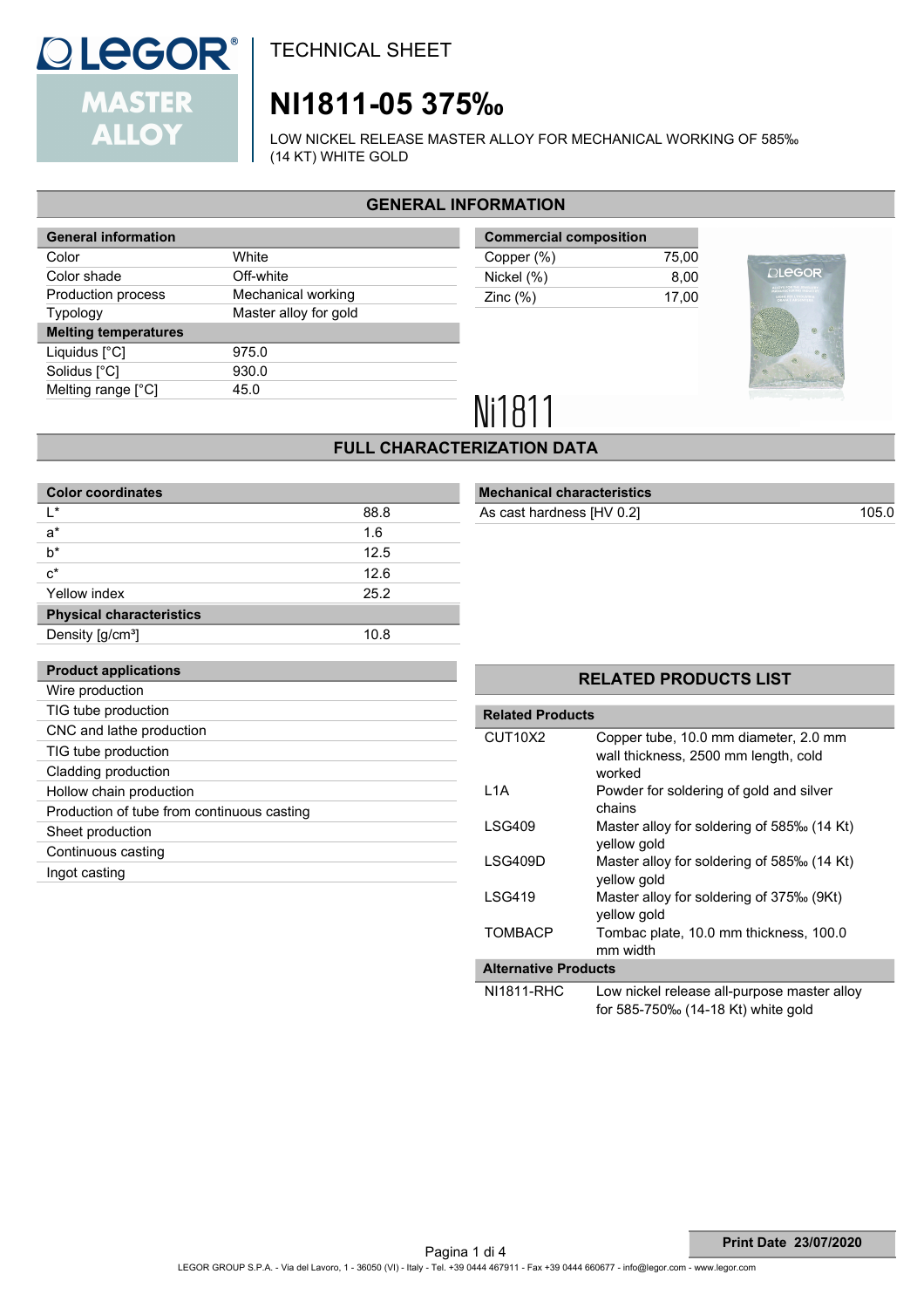

# **NI1811-05 375‰**

LOW NICKEL RELEASE MASTER ALLOY FOR MECHANICAL WORKING OF 585‰ (14 KT) WHITE GOLD

| <b>MECHANICAL WORKING PARAMETERS</b> |                      |                    |                               |                        |  |  |  |  |
|--------------------------------------|----------------------|--------------------|-------------------------------|------------------------|--|--|--|--|
| Pre-mixing temperature [°C]          | 1095.0               |                    | <b>Reductions</b>             |                        |  |  |  |  |
|                                      |                      |                    | Sheet - area or thickness (%) | 70.0                   |  |  |  |  |
|                                      |                      |                    | Wire - diameter (%)           | 45.0                   |  |  |  |  |
|                                      |                      |                    |                               |                        |  |  |  |  |
| <b>POURING TEMPERATURES</b>          | Countinous from [°C] | Countinous to [°C] | Ingot from $[°C]$             | Ingot to $[^{\circ}C]$ |  |  |  |  |
| <b>Temperatures</b>                  | 1075.0               | 1155.0             | 1055.0                        | 1095.0                 |  |  |  |  |
|                                      |                      |                    |                               |                        |  |  |  |  |
| <b>MECHANICAL WORKING ANNEALING</b>  |                      | Temp. from [°C]    | Temp. to $[°C]$               | Time [min]             |  |  |  |  |
| $<1$ mm                              | 660.0                |                    | 700.0                         | 30.0                   |  |  |  |  |
| $1 - 5$ mm                           | 660.0                |                    | 700.0                         | 35.0                   |  |  |  |  |
| $>5$ mm                              | 660.0                |                    | 700.0                         | 40.0                   |  |  |  |  |
| <b>Mechanical working quenching</b>  |                      |                    |                               |                        |  |  |  |  |

Let cool in air down to 550°C, then quench in a 50% water/50% alcohol solution or in water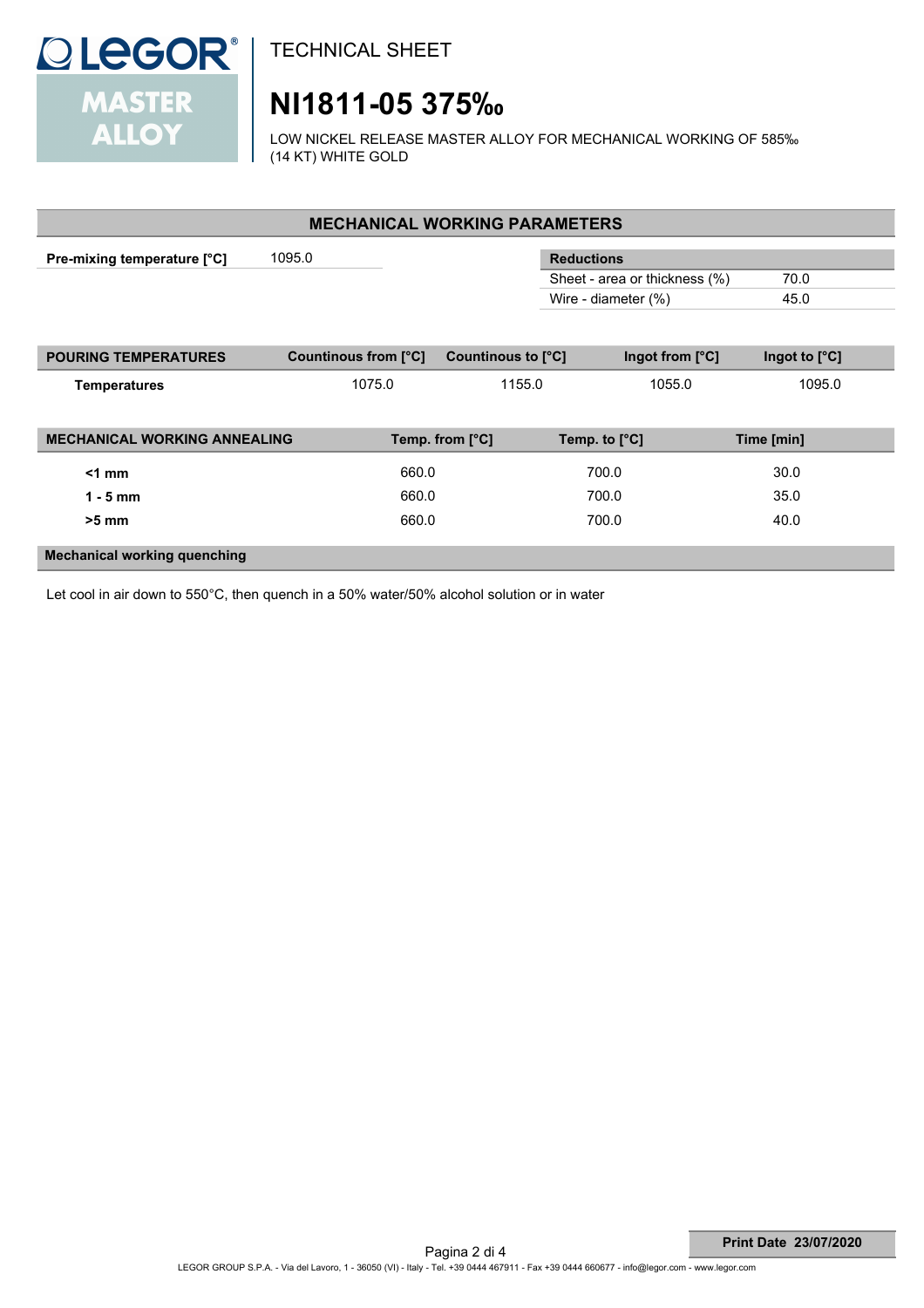

# **NI1811-05 375‰**

LOW NICKEL RELEASE MASTER ALLOY FOR MECHANICAL WORKING OF 585‰ (14 KT) WHITE GOLD

## **PRODUCT TECHNICAL GUIDELINES**

#### **Preliminary checks**

A preliminary check on the process and on the kind of items to be produced has to be done, in order to identify possible critical steps. Some kinds of production processes or of finishing are incompatible with nickel release reduction: they have to be eliminated or at least limited and measured,

even when using a low nickel release alloy. In order to minimize nickel release, it is important to obtain objects as much as possible without porosity, shiny, with homogeneous microstructure and with the minimum amount of soldered joints.

#### **Pre-mixing**

It is advised to pre-mix materials, by granulation or by casting of a semi finished item (bar, wire). This in order to optimize title and homogenization of the elements in the alloy.

#### **Material re-usage**

The maximum amount of reused metal allowed is of 50% in weight. The material should be clean, deoxidized and without inclusions. It's anyway advisable to not exceed 30% re-used metal.

#### **Processing temperatures**

Strictly respect process temperatures indicated in the technical chart. Preferably use casting systems that provide an easy measurement of the metal temperature.

#### **Flasks temperatures and quenching time**

For casting processes do not exceed 700°C for the investment flask. Use high quality investment in order to reduce reactivity between metal and flask.

For casting without stones, quench within 20 minutes after pouring. For casting with stones quench within 45 minutes after pouring.

#### **Microstructure of the item**

The item before finishing, or at least the composing items before soldering should be thermally homogenized (760°C x 40' followed by quenching) or annealed (680°C x 30').

Thermal treatments must be done in furnace providing temperature control and protective atmosphere.

#### **Surface porosity**

An item without porosity generates on average a lower nickel release than a porous object.

#### **Parts assemblies**

Mechanical assemblies of items constituted by the same alloy at 750‰ title are to be preferred. Items of other compositions are allowed for assembly (mechanical or by soldering), provided that they are nickel-free.

#### **Soldering**

Soldering techniques that give a good process control are to be preferred:

- a. Furnace soldering (with or without soldering pastes)
- b. Laser soldering with or without external material (same composition of the alloy at 750‰ title).

Note: although not forbidden, torch soldering is not advised.